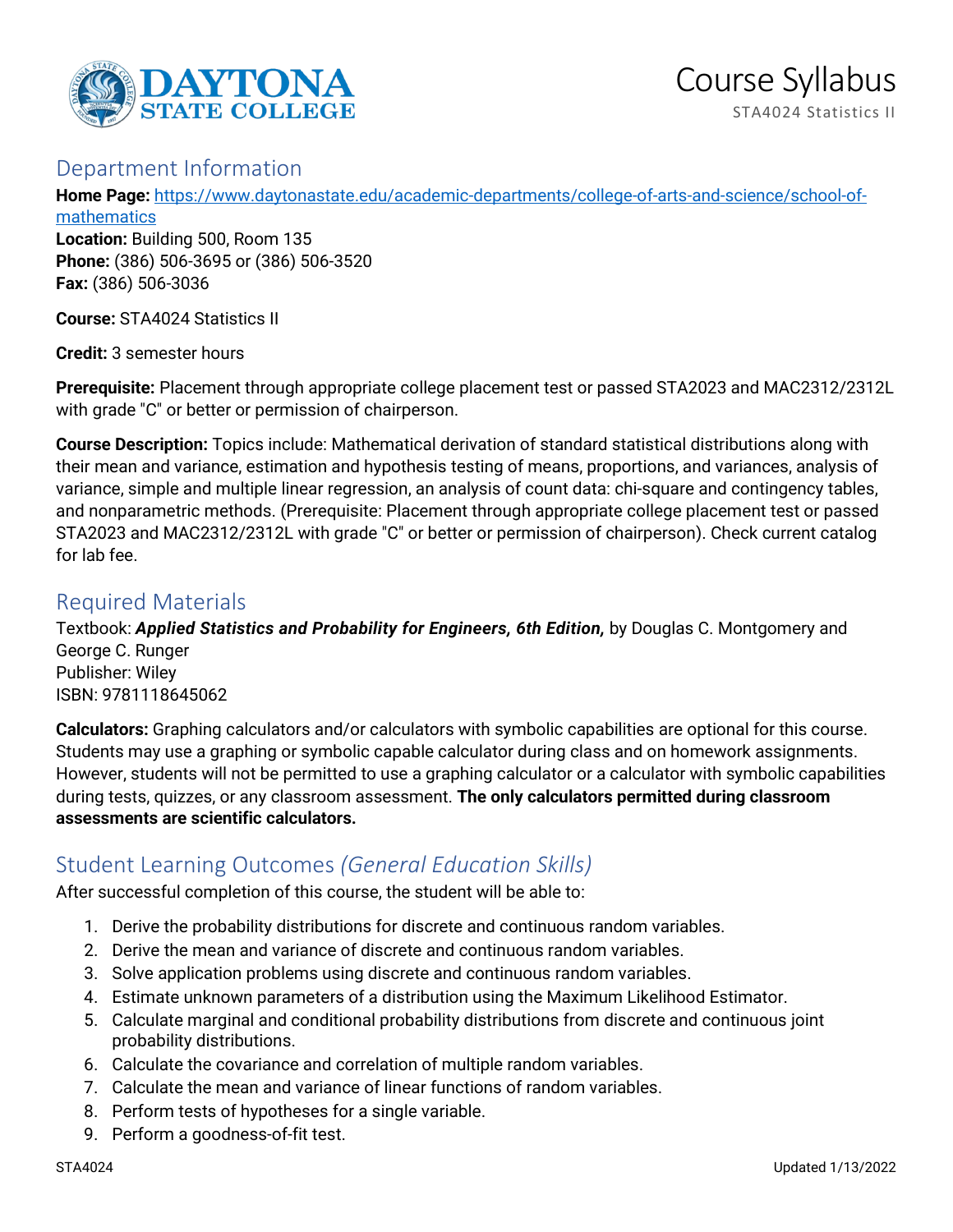- 10. Perform a test of independence.
- 11. Perform a test of homogeneity.
- 12. Statistical Inference for two samples to include: means of two normal distributions, variances of two normal distributions and two population proportions.
- 13. Estimate the value of distribution parameters using confidence intervals.
- 14. Perform a one-way analysis of variance.
- 15. Perform a simple linear regression analysis and interpret the y-intercept and slope of a regression line.
- 16. Calculate, interpret, and perform hypothesis tests for the coefficient of determination and linear correlation coefficient.
- 17. Derive confidence intervals for the slope, y-intercept, and mean response from a linear regression model.
- 18. Perform a multiple linear regression analysis.
- 19. Perform hypothesis tests in multiple linear regression on individual regression coefficients and subsets of coefficients.
- 20. Perform nonparametric tests to include: Sign test, Wilcoxon signed-rank test for two dependent samples, Wilcoxon rank sum test for two independent samples and the Kruskall-Wallis test.

## Course Chapter and Sections Covered

#### Traditional Course (Face-to-Face)

| <b>Chapter</b> | Sections                      |
|----------------|-------------------------------|
| 3              | 1, 2, 3, 4, 5, 6, 7, 8, 9     |
| $\overline{4}$ | 1, 2, 3, 4, 5, 6, 7, 8, 9, 11 |
| 5              | 1, 2, 3, 4, 5                 |
| 6              | 6                             |
| 7              | 4                             |
| 8              | 1, 2, 3, 4, 5                 |
| 9              | 1, 2, 3, 4, 5, 6, 7, 8        |
| 10             | 1, 2, 3, 4, 5, 6              |
| 11             | 1, 2, 3, 4, 5, 6, 7, 8, 9     |
| 12             | 1, 2, 3, 4, 5, 6              |
| 15             | 1, 2, 3, 4, 5, 6              |

### Grading Scale and Policy

For more detail on the course grading policy and procedure, you must contact the course's specific instructor.

| А  |
|----|
| B+ |
| B  |
| C+ |
| С  |
| D  |
| F  |
|    |

### Grades

Students may access their final grades by logging onto [my.daytonastate.edu,](https://my.daytonastate.edu/) clicking on My Academics, then My Classes, and finally View My Grades.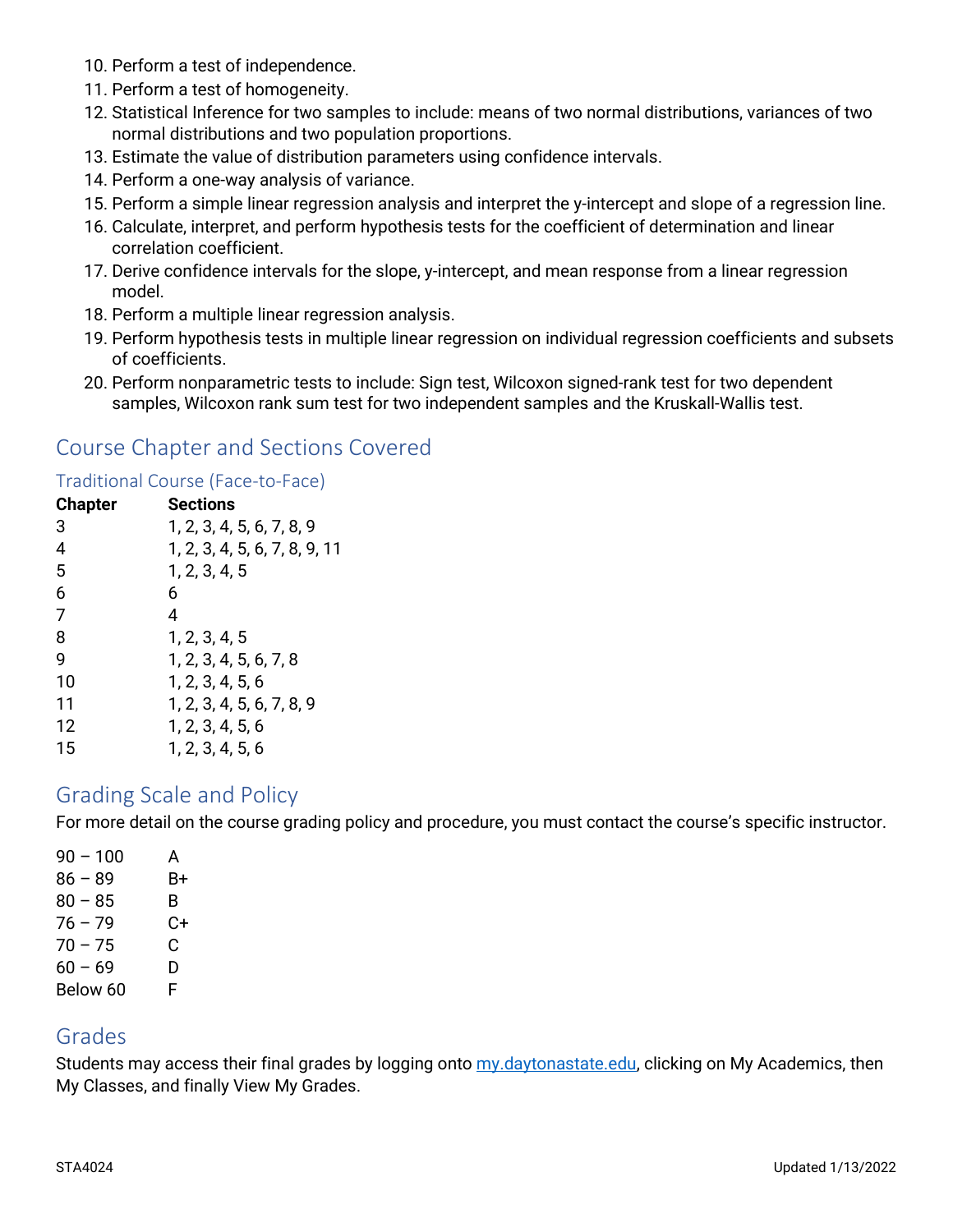# Classroom Policies

**Disclaimer:** This syllabus has been constructed to be as complete as possible, but I reserve the right to alter policies, procedures, and the syllabus as needed with notification to students. Please utilize the course shell in Falcon Online regularly as any changes to the syllabus will be posted there.

**How to Proceed Through the Course:** Students should plan to have three hours of study time per week for each credit hour of class time. Example: When taking a typical 3-credit hour course, students should plan to spend at least 9 hours per week doing coursework and studying for that course regardless of the mode of delivery (online, hybrid, face-to-face).

**Communication:** College email is the official and primary internal communication method of Daytona State College. Employees and admitted students are assigned a Daytona State College email account which serves as the primary mechanism for official communication between College employees and registered students.

**Children/Non-Enrolled Individuals in Class:** Individuals who are not registered in the course are not permitted in the class when in session.

**Attendance:** Students who stop attending this class will be withdrawn from the class and receive a final grade of W1 (Withdrawn). Attendance includes participating in online or face-to-face environments as required.

**Classroom Etiquette:** All students should be on time for class. Attend to your needs before entering the room. Students who come late or leave during the class are a distraction to both the instructor and other students. The use of cellular phones and other electronic devices is also a distraction. Please ensure electronic devices are off (or silenced). If an emergency arises, please be courteous to your fellow students and leave quietly. Finally, cell phones, watch alarms, etc. are strictly prohibited during classroom assessment.

**Audit:** Auditing a course means that you wish to attend the classes, but do not wish to receive a grade. It is school policy that no audit will be approved after the drop/add period has ended.

**Incomplete Grade:** A grade of "I" will only be given at the end of this course when the instructor deems that the student has satisfied each of the following:

- 1. Has completed a minimum of 75% of the course work and made every effort to pass the course which includes having a record of good class attendance.
- 2. Has provided the instructor with a legitimate and documented reason for not being able to complete the course work by the end of the semester.
- 3. Has requested in writing from the instructor a grade of "I" prior to the last class period of the semester.
- 4. Has a mathematical chance to pass the course.

If this math course is a prerequisite for another math course, you may not be able to register for that math course until the incomplete is satisfied and a grade is entered.

It is the responsibility of the student to complete the remaining assignments before the incomplete automatically converts to the grade of F, which is 45 days following the end of the term in which the I grade was assigned.

A grade of "I" is only intended for students with unforeseeable circumstances which will result in them not being able to complete the course during the current semester.

**Class Withdrawal Process:** Students can withdraw from this class prior to the date listed in the Academic Calendar. It is not necessary to have approval from the instructor to withdraw from the course, but you should discuss the situation with the instructor prior to any action. Many times, issues and concerns can be resolved with communication. Please review the Refund/Repayment Policy in the current college catalog and check with the [Financial Aid](https://www.daytonastate.edu/financial-aid) office to determine how the withdrawal might affect your current and future financial aid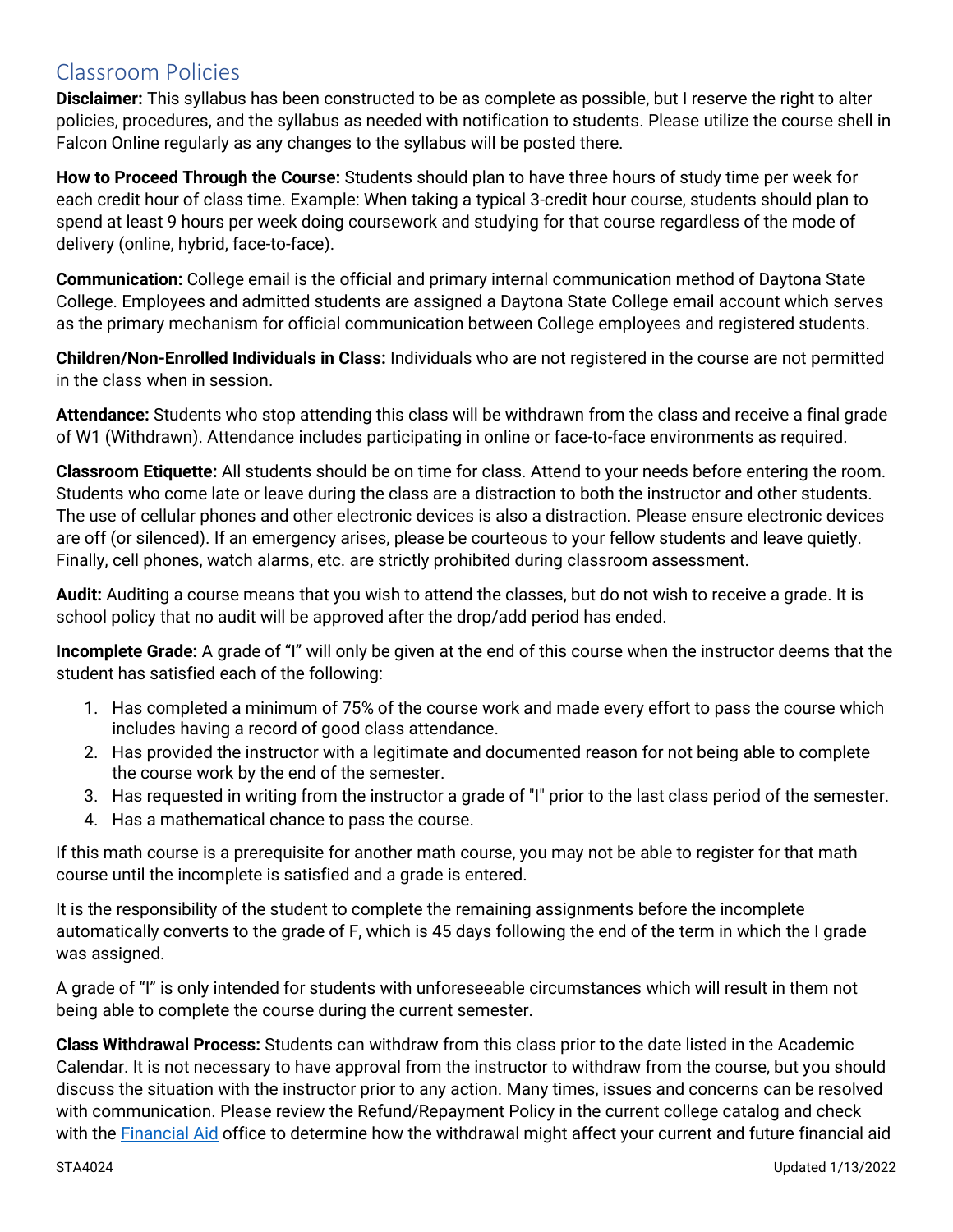eligibility. The steps for withdrawal from a class can be found on the [Student Falcon Self-Service InfoGuide](https://library.daytonastate.edu/student-falcon-self-service/home) (https://library.daytonastate.edu/student-falcon-self-service/home) under Drop Classes.

**Reinstatement Procedures and Instructions:** Students who are dropped from a class due to non-payment, nonattendance, or other process and wish to be reinstated should make a request following the Class [Reinstatement Procedure](https://www.daytonastate.edu/enrollment-information/index.html) (https://www.daytonastate.edu/enrollment-information). Students are advised to speak with Enrollment Services to ensure the reason for the drop is resolved.

**Student Rights & Responsibilities:** Students are responsible for reading and following all college policies outlined in the current Student Handbook. Some of the most important are summarized below. The Handbook can be accessed on the [Student Resources](https://www.daytonastate.edu/student-resources) webpage (https://www.daytonastate.edu/student-resources) under the Student Resources left navigation menu.

**Sensitive Materials:** Course content aims to enable students to reach course goals and objectives. As such, students may be introduced to a wide range of topics and ideas that differ from familiar understandings and beliefs. Some content may be considered sensitive or offensive or disturbing (or all of the above) by some students.

**Recording:** Students may record video or audio of a class lecture for a class in which the student is enrolled for their own personal educational use. A class lecture is defined as a formal or methodical oral presentation as part of a college course intended to present information or teach enrolled students about a particular subject.

Recording class activities other than class lectures, including but not limited to lab sessions, student presentations (whether individually or part of a group), class discussion (except when incidental to and incorporated within a class lecture), clinical presentations such as patient history, academic exercises involving student participation, test or examination administrations, field trips, private conversations between students in the class or between a student and the faculty member, is prohibited. Invited guest speakers may be recorded with their consent. Recordings may not be used as a substitute for class participation and class attendance and may not be published, posted, or shared without the written consent of the faculty member. Failure to adhere to these requirements may constitute a violation of the Student Code of Conduct.

**Academic Integrity:** To preserve academic excellence and integrity, the College expects you to know, understand, and comply with the Academic Integrity Policy, which prohibits academic dishonesty in any form, including, but not limited to cheating and plagiarism. The grades you earn must be based upon your own work and must accurately reflect your own knowledge and skills.

An instructor who finds that a student has violated Academic Integrity may apply an academic consequence ranging from a zero percent for the assignment, up to and including failure for the entire course. Violations may be reported to the academic department chair for review and/or referred to the Judicial Affairs for appropriate disciplinary resolution. Visit the [Student Services Departments](https://www.daytonastate.edu/student-service-departments) page (https://www.daytonastate.edu/student-service-departments) for more information about Academic Integrity and the appeal process.

**Honor Pledge:** "I, as a member of the DSC community, pledge that I will neither give nor receive unauthorized aid in my work nor will I present another's work as my own, nor will I tolerate anyone who does." View the Student Handbook for more information.

### Forms of Academic Dishonesty

**Cheating:** Cheating can be defined as: receiving or giving unauthorized assistance on a quiz, test, exam, paper, or project or unauthorized use of materials to complete such; collaborating with another person(s) without authorization on a quiz, test, exam, paper, or project; taking a quiz, test, or exam for someone else or allowing someone else to do the same for you.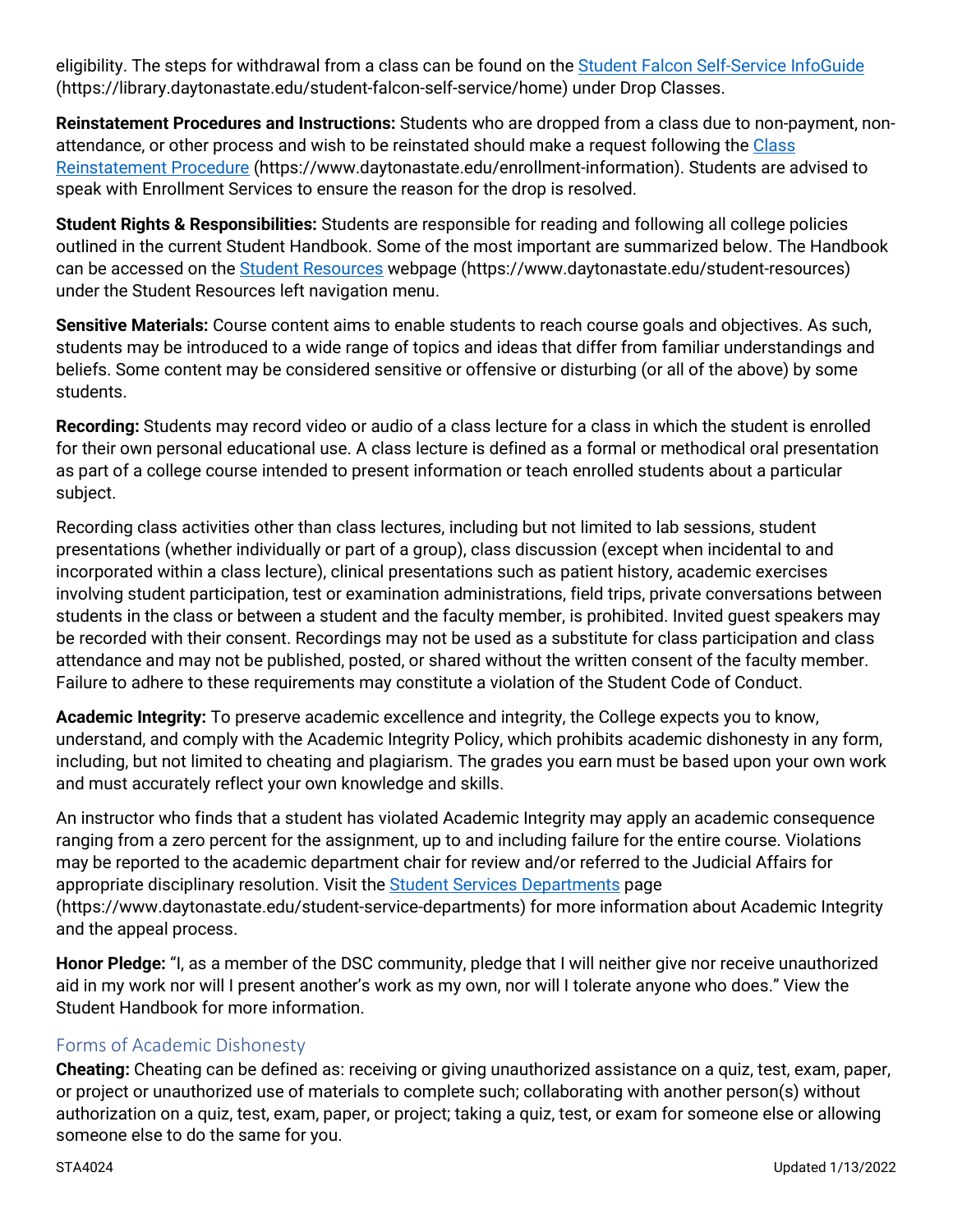**Plagiarism:** Plagiarism can be defined as: submitting work in which words, facts, or ideas from another source are used without acknowledging that the material is borrowed whether from a published or unpublished source. For specific information on how to document information from other sources, students should check with their instructors, academic departments, or a recognized writing manual, such as MLA or APA.

**Self-plagiarism:** When students turn in the same assignment for two different classes, they are selfplagiarizing. This rule also applies to sections of an assignment. Not only does 'repurposing' assignments deny students the opportunity to learn, but also it is not fair according to the college's standards. Because of this, self-plagiarizing is coined 'double-dipping,' which leads to devaluation of grades and therefore, a devaluation of the College. Daytona State College prohibits self-plagiarism.

**Online Academic Integrity Violations:** These violations include but are not limited to the following: sharing your Falcon Online password, working on an assignment with someone else when it is supposed to be done on your own, looking at someone else's work while taking a quiz or exam, using a cell phone to share quiz or exam information, revising a paper that was found on the Internet, or submitting a paper purchased form a website.

**Fabrication:** Fabrication can be defined as listing sources in a bibliography that one did not actually use in a written assignment; presenting false, invented, or fictitious data/evidence in a written assignment.

**Other Academic Misconduct:** Other Academic Misconduct might include, but is not limited to:

- In a testing situation, conduct, such as, looking at a classmate's test, talking to a classmate, or leaving the classroom without the instructor's or proctor's permission.
- Obtaining help while taking online tests or quizzes in the form of another person consultation, Googling for answers, texting, or using other social media.
- Obtaining part or all of a test by theft/purchase OR selling /giving part of all of a test to someone else.
- Soliciting someone to impersonate you online or in a classroom setting.
- Entering an office or building for the purpose of changing a grade on a test, assignment, or in a grade book or for the purpose of obtaining a test.
- Altering or attempting to alter academic records of the College which relate to grades; being an accessory to same.

**Microsoft Office:** Microsoft Office 365, with 1TB of OneDrive storage, is available to enrolled Daytona State College students. Students are provided a college email address that serves as the student's official source for college communication. In addition to email, Office 365 provides students with shared calendars, the ability to create and edit documents online, team sites, and other collaboration tools. Whether you work on a PC, Mac, tablet, or phone, you will have a consistent experience across all your devices. The service includes online versions of Word, PowerPoint, Excel, Teams, OneNote, and OneNote Class Notebook. For more information about Office 365, visit the [Help Desk](https://www.daytonastate.edu/help-desk/) webpage (https://www.daytonastate.edu/help-desk/) and click on Office 365.

**Student Evaluation of Instruction:** Every semester for every course, you have the opportunity to give your instructors feedback on your experiences in class. Instructors use your feedback to make informed decisions about how they teach their courses. Understanding student perceptions and experiences is a part of how we improve teaching across the college. Student evaluations of instruction are also an important element of the faculty evaluation process, which is why collecting a broad, representative, and valid data set is important. What this means is the more students who participate, the better the feedback.

STA4024 Updated 1/13/2022 You'll receive email with instructions near the end of the semester. You have about two weeks before the evaluation window closes. You can find the Course Evaluation window for each semester in the Academic Calendar on Daytona State College's website menu under Academics. Your course evaluation link is unique, and evaluations are anonymous. Additionally, evaluations are anonymous, and instructors only see summaries after grades are posted.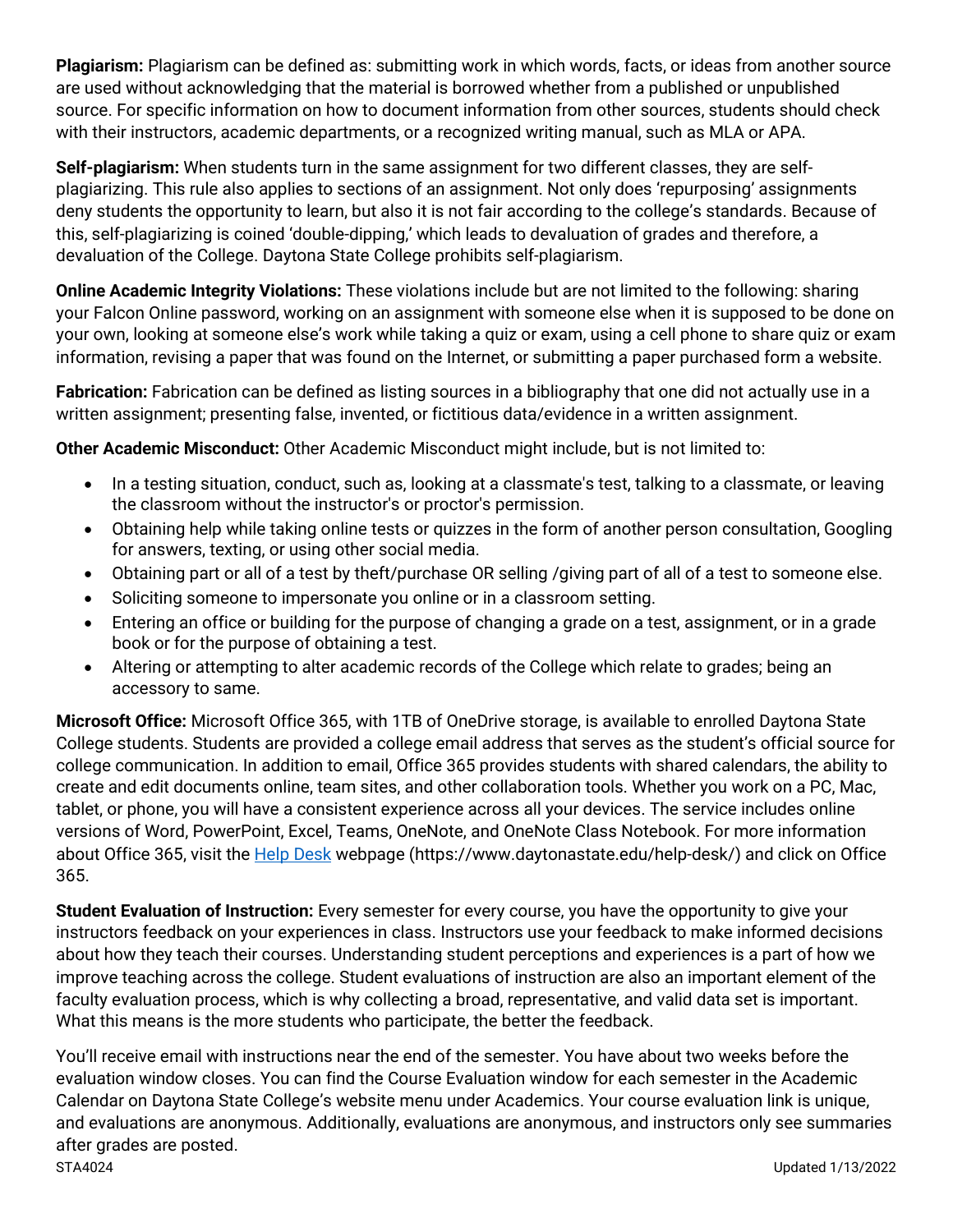**Class expectations:** This is a college credit course. All papers and communications related to the course must be written using proper grammar, spelling, and punctuation. Abbreviations, phrases, et cetera, that may be acceptable in emails between friends or on discussion boards outside of this course are not acceptable.

Any written communication received without following the standards of proper English will adversely affect your grade. This course also helps develop the general education skills of critical thinking, computation, and computer literacy.

**Student Rights & Responsibilities:** Students are responsible for reading and following all college policies outlined in the current Student Handbook. The Handbook can be accessed on the [Student Resources](https://www.daytonastate.edu/student-resources) webpage (https://www.daytonastate.edu/student-resources) under the Student Resources left navigation menu.

## Support Services

**Counseling and Accessibility Services:** Counseling and Accessibility Services (CAS) provides tools and resources to students with documented disabilities. Students who self-disclose a disability and provide the required documentation to the CAS Office can receive confidential and reasonable accommodations to assist in their academic success. If you need accommodations, please contact the CAS Office at (386) 506-3038.

To call Florida Relay dial 7-1-1 or the appropriate toll-free number: 1-800-955-8771 (TTY), 1-800-955-8770 (Voice). Counseling Services are available on campus to help students by providing confidential short-term counseling and linking them to local community mental health professionals for long-term assistance when needed. Please call (386) 506-3038 for more information. Visit the [Counseling and Accessibility Services](https://www.daytonastate.edu/student-service-departments/counseling-accessibility/) webpage (https://www.daytonastate.edu/student-service-departments/counseling-accessibility/) for more information.

**Veterans:** If you are currently serving or have ever served in the U.S. Military, please feel free to visit the Veterans Center in the Building 100, Room 205 for any assistance or phone (386) 506-3653. Please visit the [Veterans Services](https://www.daytonastate.edu/veterans-services) webpage (https://www.daytonastate.edu/veterans-services) for more information.

**Academic Support Center:** The Academic Support Centers (ASC) assist students on every campus to achieve their potential by providing the resources they need to become successful, independent learners. Visit the [Academic Support Center](https://www.daytonastate.edu/library-and-tutoring/academic-support-center/index.html) webpage (https://www.daytonastate.edu/library-and-tutoring/academic-supportcenter/) for more information or email [ASC@DaytonaState.edu.](mailto:ASC@DaytonaState.edu)

Writing Center: For assistance with all stages of the writing process, please visit the [Writing Center](https://www.daytonastate.edu/library-and-tutoring/writing-center/) webpage (https://www.daytonastate.edu/library-and-tutoring/writing-center/). Appointments are recommended.

**Library and Research Services:** The Daytona State Library offers a variety of services and resources to support your academic success. Visit the [library website \(](https://library.daytonastate.edu/index)https://library.daytonastate.edu) to learn more.

**Technical Support:** Tech support is available for FalconMail, printing, web usage, Falcon Online, and more. Students may call (386) 506-3950 or email **HelpDesk@DaytonaState.edu**. Information can be found on the [Help Desk](https://www.daytonastate.edu/help-desk/) webpage (https://www.daytonastate.edu/help-desk/). General help information for using Falcon Self-Service can be found in the [Student Falcon Self-Service Help Guides](https://library.daytonastate.edu/student-falcon-self-service) (https://library.daytonastate.edu/student-falcon-self-service).

For Falcon Online 24/7 support of course tools, view Help/Resources on the Falcon Online navbar or call the Helpdesk at (386) 506-3950, option 2. General help information for Falcon Online can be found in the [Falcon](https://library.daytonastate.edu/falcononline)  [Online for Students](https://library.daytonastate.edu/falcononline) InfoGuide (https://library.daytonastate.edu/falcononline).

**DSC Alert:** Daytona State College has a mass notification system, DSC Alert. It's a multi-modal mass notification system that enables DSC to quickly send critical information to the College community via text, phone, and email during an emergency. Students also may receive non-emergency (outreach) communication